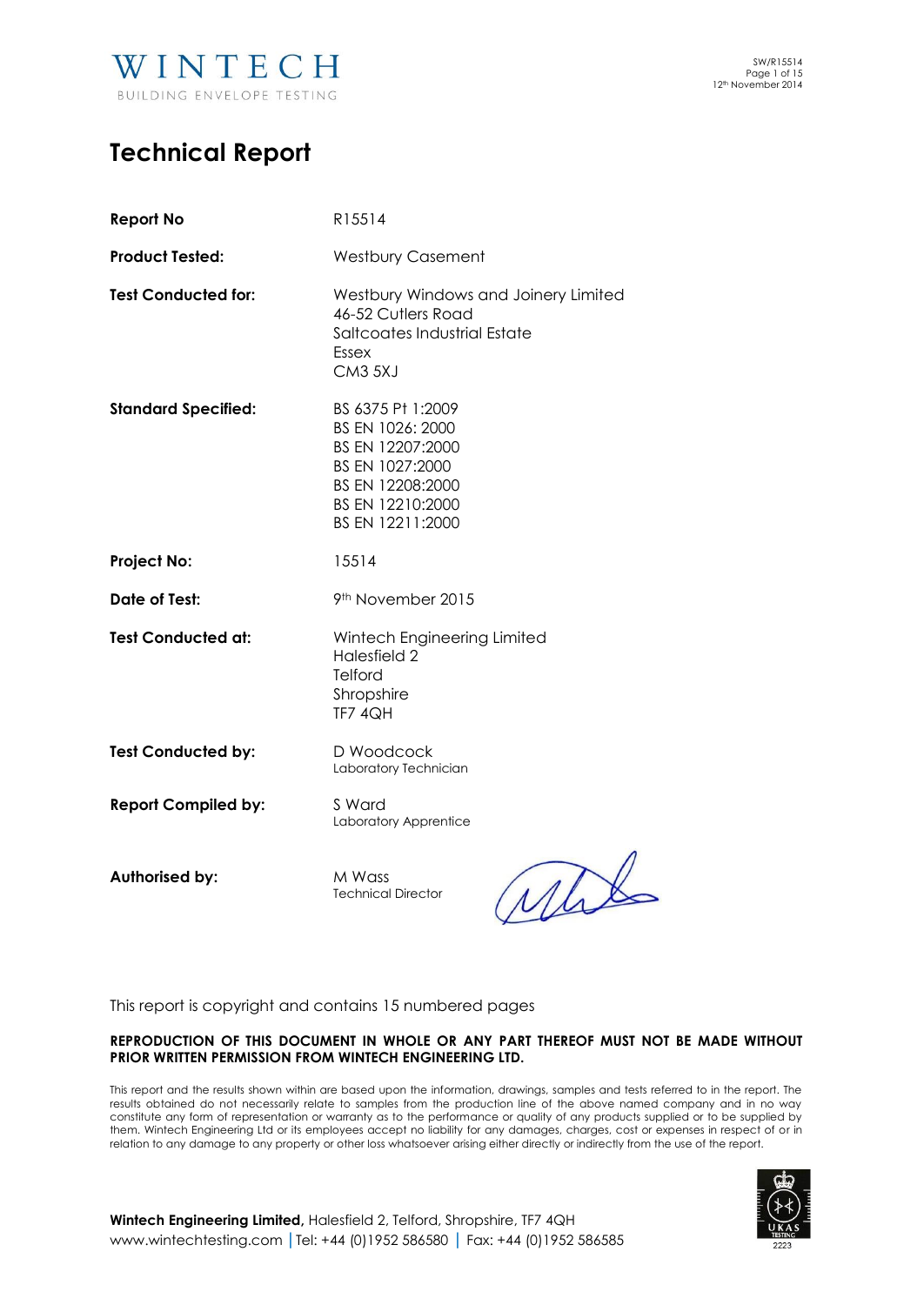

# **Contents**

|                               | Page No. |
|-------------------------------|----------|
| 1. Introduction               | 3        |
| 2. Summary of Test Results    | 3        |
| 3. Description of Test Sample | 4        |
| 4. Test Arrangement           | 6        |
| 5. Test Procedures            | 8        |
| 6. Test Results               | 10       |
| 7. System Drawings            | 14       |
|                               |          |

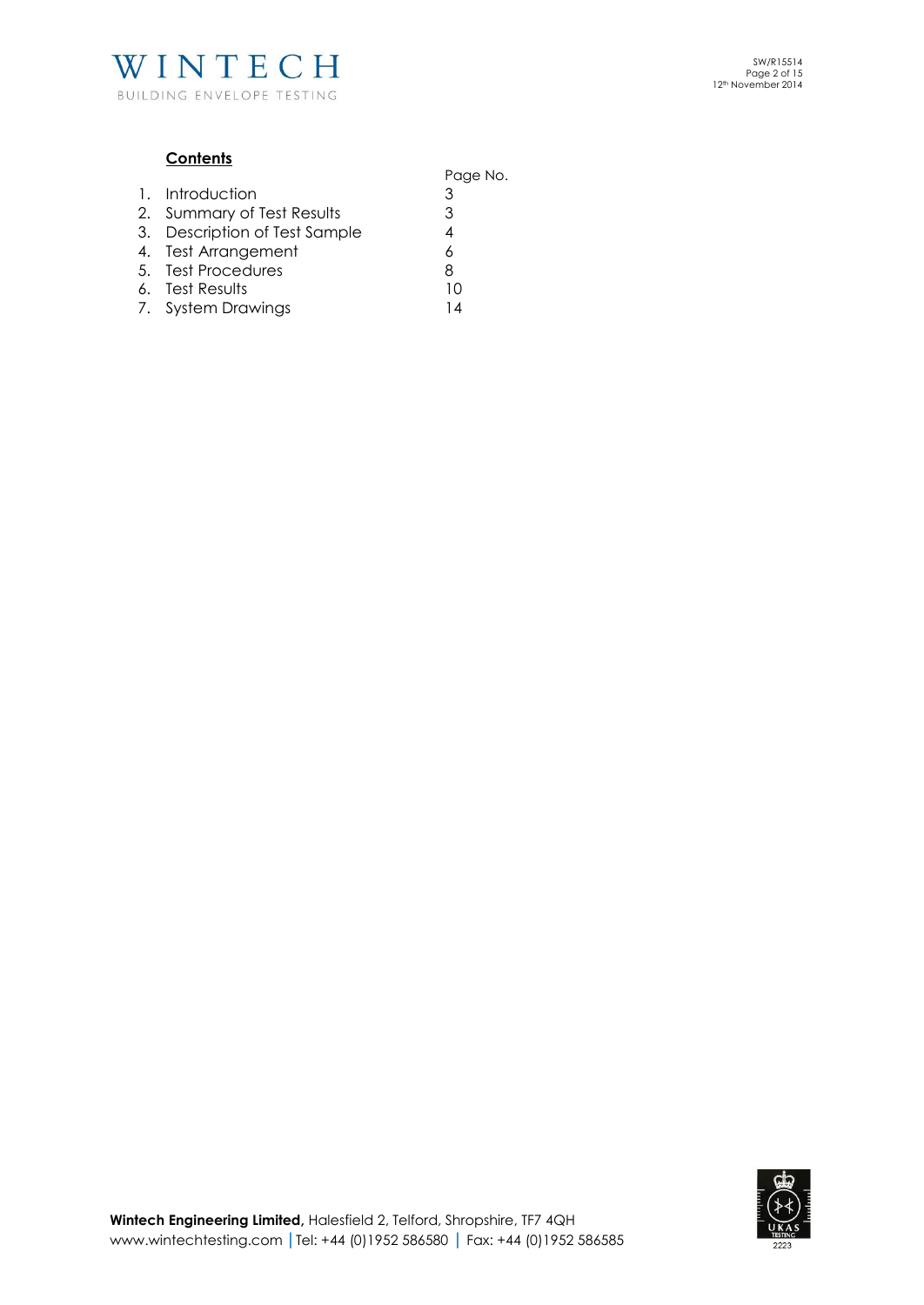

#### **1. Introduction**

This report describes tests conducted at the test laboratory of Wintech Engineering Ltd to a window sample on behalf of Westbury Windows and Joinery Ltd.

The test sequence was conducted on the  $9<sup>th</sup>$  November 2015 in order to determine the weather tightness of the sample. The test methods were in accordance with the following standards as per the request of Westbury Windows and Joinery Ltd.

| Windows & Doors, Air Permeability test method    | BS EN 1026: 2000     |
|--------------------------------------------------|----------------------|
| Windows & Doors, Air Permeability classification | BS EN 12207: 2000    |
| Windows & Doors, Watertightness test method      | BS EN 1027: 2000     |
| Windows & Doors, Watertightness classification   | BS EN 12208: 2000    |
| Windows & Doors, Wind Resistance test method     | BS EN 12211: 2000    |
| Windows & Doors, Wind Resistance classification  | BS EN 12210: 2000    |
| Performance of Windows & Doors, Classification   | BS 6375 Part 1: 2009 |
| and Guidance for Weather Tightness               |                      |

Wintech Engineering Ltd is accredited by the United Kingdom Accreditation Service as UKAS Testing Laboratory No. 2223.

#### **2. Summary of Results**

The following summarises the results of testing carried out, in accordance with the relevant testing & classification standards.

|                  | <b>Test Method &amp; Classification</b><br><b>Standard</b> | Achieved<br><b>Max. Test Pressure</b> | <b>Classification</b> |
|------------------|------------------------------------------------------------|---------------------------------------|-----------------------|
| Air Permeability | BS EN 1026: 2000<br>BS EN 12207: 2000                      | 600 Pa                                | Class 4               |
| Water Tightness  | BS EN 1027: 2000<br>BS EN 12208: 2000                      | 450 Pa                                | 8A                    |
| Wind Resistance  | BS EN 12211:2000<br>BS EN 12210: 2000                      | 2000 Pa                               | C5                    |

More comprehensive details are reported in Section 6.

#### **Note: These results are valid only for the conditions under which the test was conducted**

**Note: All measurement devices, instruments and other relevant equipment were calibrated and traceable to National Standards.** 

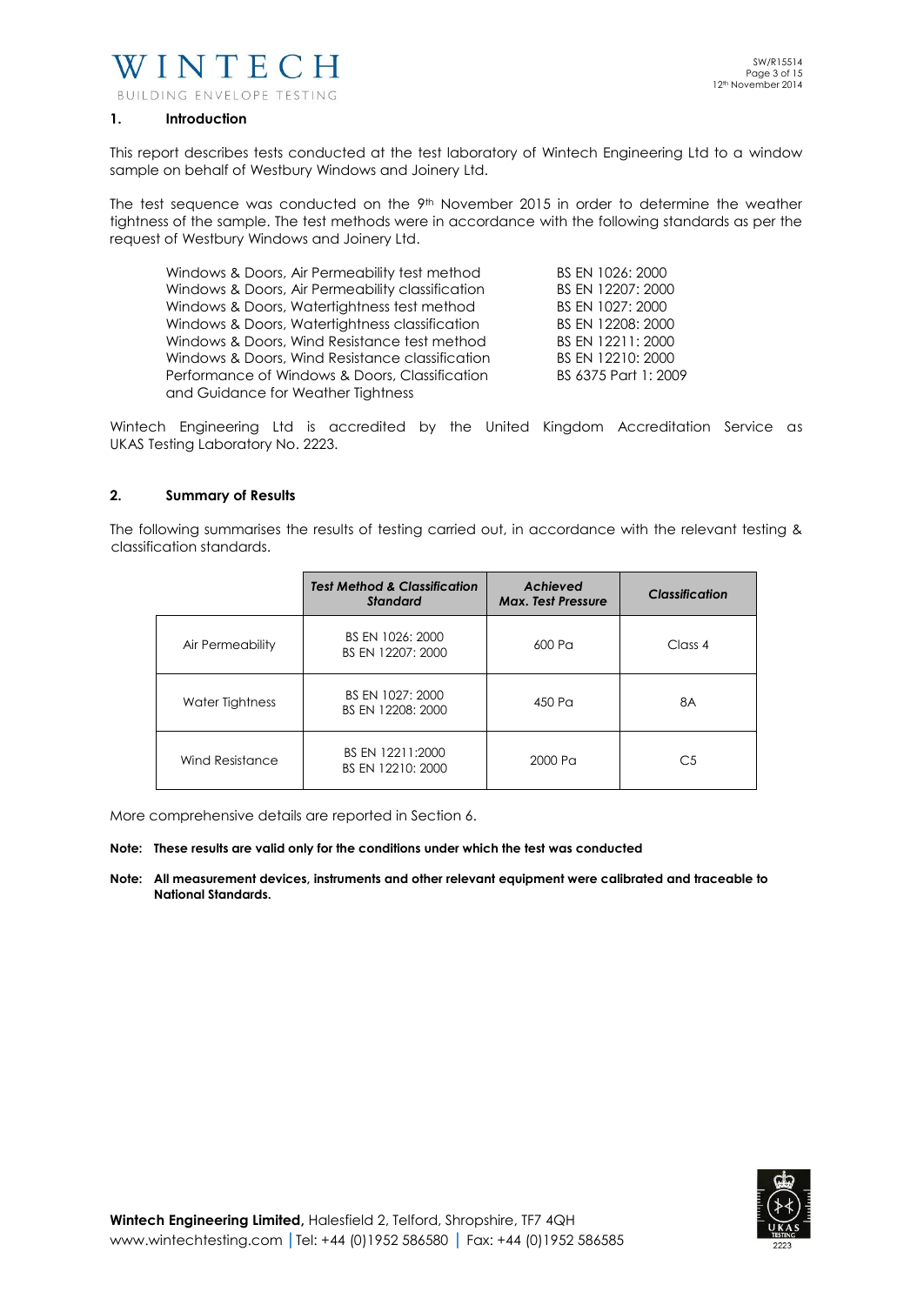# WINTECH

BUILDING ENVELOPE TESTING

# **3**. **Description of Test Sample**

| Product range name:       | <b>WESTBURY CASEMENT</b> |  |
|---------------------------|--------------------------|--|
| <b>Configuration:</b>     | NON BAR                  |  |
| <b>Opening direction:</b> | SIDE SWING               |  |

# **Outer Frame**

| <b>Outer frame width:</b>       | 600MM     | Outer frame material:       | ACCOYA FACED REDWOOD |
|---------------------------------|-----------|-----------------------------|----------------------|
| Outer frame height:             | 1340MM    | Outer frame gasket          |                      |
| <b>Outer frame Part Numbers</b> |           | Gasket type:                | SPV18                |
| Top:                            | <b>NA</b> | Manufacturer:               | <b>DEVENTER</b>      |
| Bottom:                         | <b>NA</b> | Product name:               |                      |
| Lock side:                      | <b>NA</b> | Product code:               |                      |
| Hinge side:                     | <b>NA</b> | <b>Threshold</b>            |                      |
| <b>Outer frame section size</b> |           | Manufacturer:               | WESTBURY             |
| Width:                          | 74MM      | Product name:               |                      |
| Depth:                          | 115MM     | Product code:               |                      |
| <b>Reinforcing:</b>             |           | Material:                   | ACCOYA FACED REDWOOD |
| Manufacturer:                   | <b>NA</b> | Outer frame joint<br>method |                      |
| Product name:                   |           | Head:                       | SCRIBED/DOWEL/GLUE   |
| Product code:                   |           | Foot:                       | <b>DITO</b>          |
| Material:                       |           |                             |                      |

#### **Leaf**

| Leaf width:              | 502MM     | Leaf material:    | ACCOYA FACED REDWOOD      |
|--------------------------|-----------|-------------------|---------------------------|
| Leaf height:             | 1229MM    | Leaf gasket       |                           |
| <b>Leaf Part Numbers</b> |           | Gasket type:      | SPV18                     |
| Top:                     | <b>NA</b> | Manufacturer:     | <b>DEVENTER</b>           |
| Bottom:                  | <b>NA</b> | Product name:     |                           |
| Lock side:               | <b>NA</b> | Product code:     |                           |
| Hinge side:              | <b>NA</b> | Leaf midrail:     |                           |
| Leaf section size        |           | Manufacturer:     | <b>NA</b>                 |
| Width:                   | 68MM      | Product name:     |                           |
| Depth:                   | 68MM      | Product code:     |                           |
| <b>Reinforcing:</b>      |           | Material:         |                           |
| Manufacturer:            | <b>NA</b> | Leaf joint method |                           |
| Product name:            |           | Head:             | <b>SCRIBLE/DOWEL/GLUE</b> |
| Product code:            |           | Foot:             | <b>SCRIBLE/DOWEL/GLUE</b> |
| Material:                |           |                   |                           |

# **Glazing**

| <b>Glass unit</b> |                  | <b>Glazing gasket</b> |              |
|-------------------|------------------|-----------------------|--------------|
| Manufacturer:     | ST GOBAIN        | Gasket type:          | SILICONE CAP |
| Inner thickness:  | <b>4MM TOUGH</b> | Manufacturer:         | DOW CORNING  |

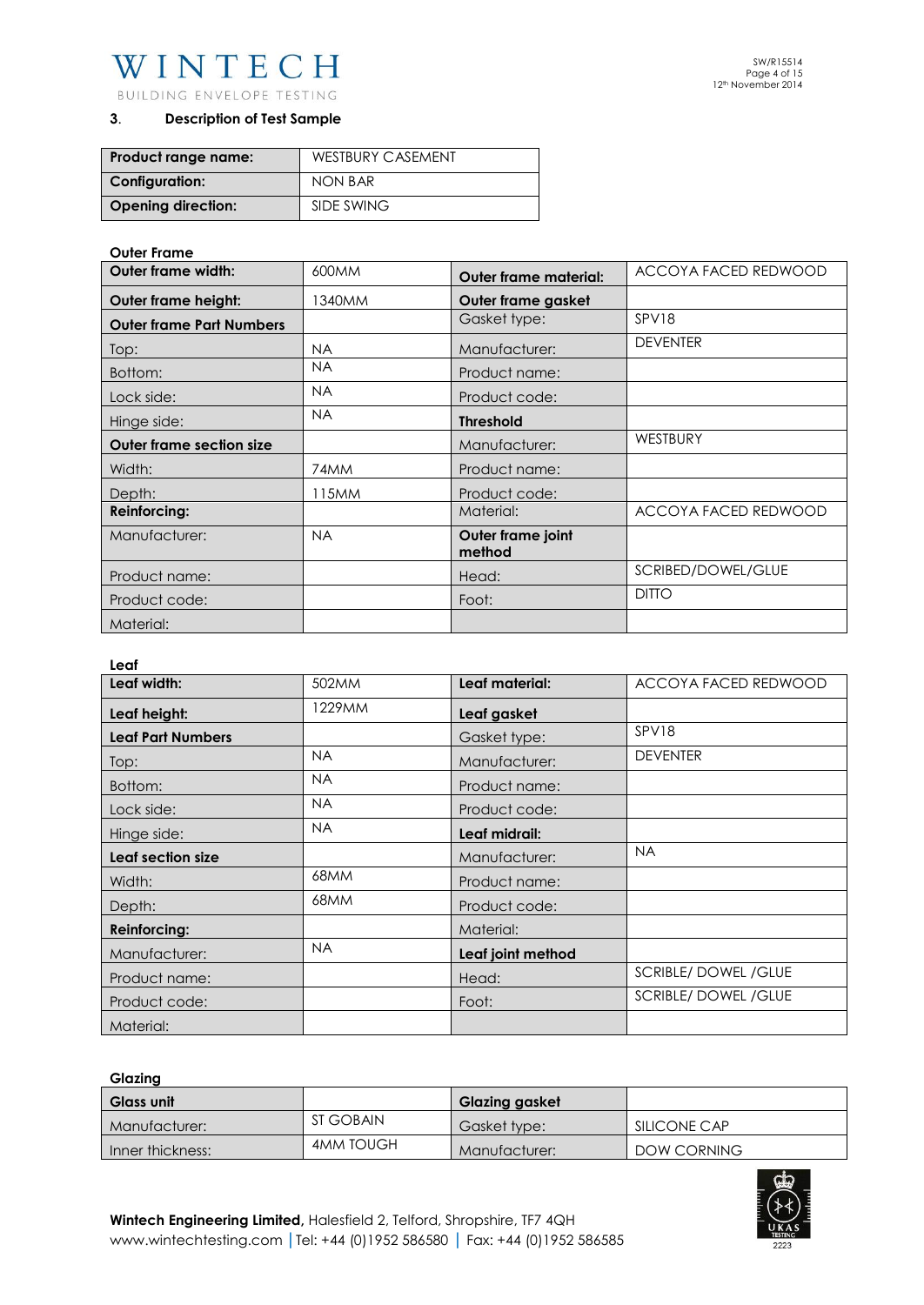# WINTECH

BUILDING ENVELOPE TESTING

| Spacer material: | <b>20MM THERMOBAR</b> | Product name:               |                     |
|------------------|-----------------------|-----------------------------|---------------------|
| Outer thickness: | <b>4MM TOUGH</b>      | Product code:               |                     |
| Unit sizes:      |                       | <b>Glazing clip</b>         |                     |
| <b>Bead</b>      |                       | Manufacturer:               | <b>NA</b>           |
| Manufacturer:    | WESTBURY              | Product name:               |                     |
| Product name:    | <b>ACCOYA</b>         | Product code:               |                     |
| Product code:    |                       | <b>Glazing tape details</b> |                     |
| Bead size:       | 17 X 17               | Manufacturer:               | <b>TECHNIBOND</b>   |
| Bead material:   |                       | Product name:               | <b>DOUBLE SIDED</b> |
|                  |                       | Product code:               | HTA/HSA             |

#### **Hardware**

|                             | Manufacturer:      | Product description:                  | Product code: | Quantity:      |
|-----------------------------|--------------------|---------------------------------------|---------------|----------------|
| Hinges                      | <b>TROJAN</b>      | <b>MEGA EGRESS</b><br><b>FRICTION</b> |               | 1PR            |
| Hinge fixing:               | <b>SCREWS</b>      | 4 X 40MM                              |               |                |
| Hinge protectors:           | <b>SECURISTYLE</b> | <b>VECTOR EXCLUDER</b>                |               | 2 PRS          |
| Hinge protector fixings:    | <b>SCREWS</b>      | 4 X 40MM                              |               |                |
| <b>WINDOW lock:</b>         | <b>MACO</b>        | RAIL                                  |               |                |
| WINDOW lock fixings:        | <b>SCREWS</b>      | 4 X30MM                               |               |                |
| Cylinder:                   | <b>NA</b>          |                                       |               |                |
| Cylinder fixing:            | <b>NA</b>          |                                       |               |                |
| Handle:                     | <b>TITON</b>       | SELECT WITH LOCK                      |               |                |
| Handle fixings:             | <b>SCREWS</b>      | <b>MACHINE SCREW</b>                  |               |                |
| Touch Bar                   | <b>NA</b>          |                                       |               |                |
| Cylinder Support            | <b>NA</b>          |                                       |               |                |
| Cylinder Escutcheon         | <b>NA</b>          |                                       |               |                |
| Keeps:                      | <b>MACO</b>        | RAIL KEEPS                            |               | 3              |
| Keep fixings:               | <b>SCREWS</b>      | 4 X 40MM                              |               |                |
| Drip bar:                   | <b>NA</b>          |                                       |               |                |
| Drip bar fixings:           | <b>NA</b>          |                                       |               |                |
| <b>Additional Hardware:</b> | WESTBURY           | <b>PVC LIFT BLOCK</b>                 |               | $\overline{2}$ |

See Section 7 for test sample drawings as supplied by Westbury Windows and Joinery Ltd.

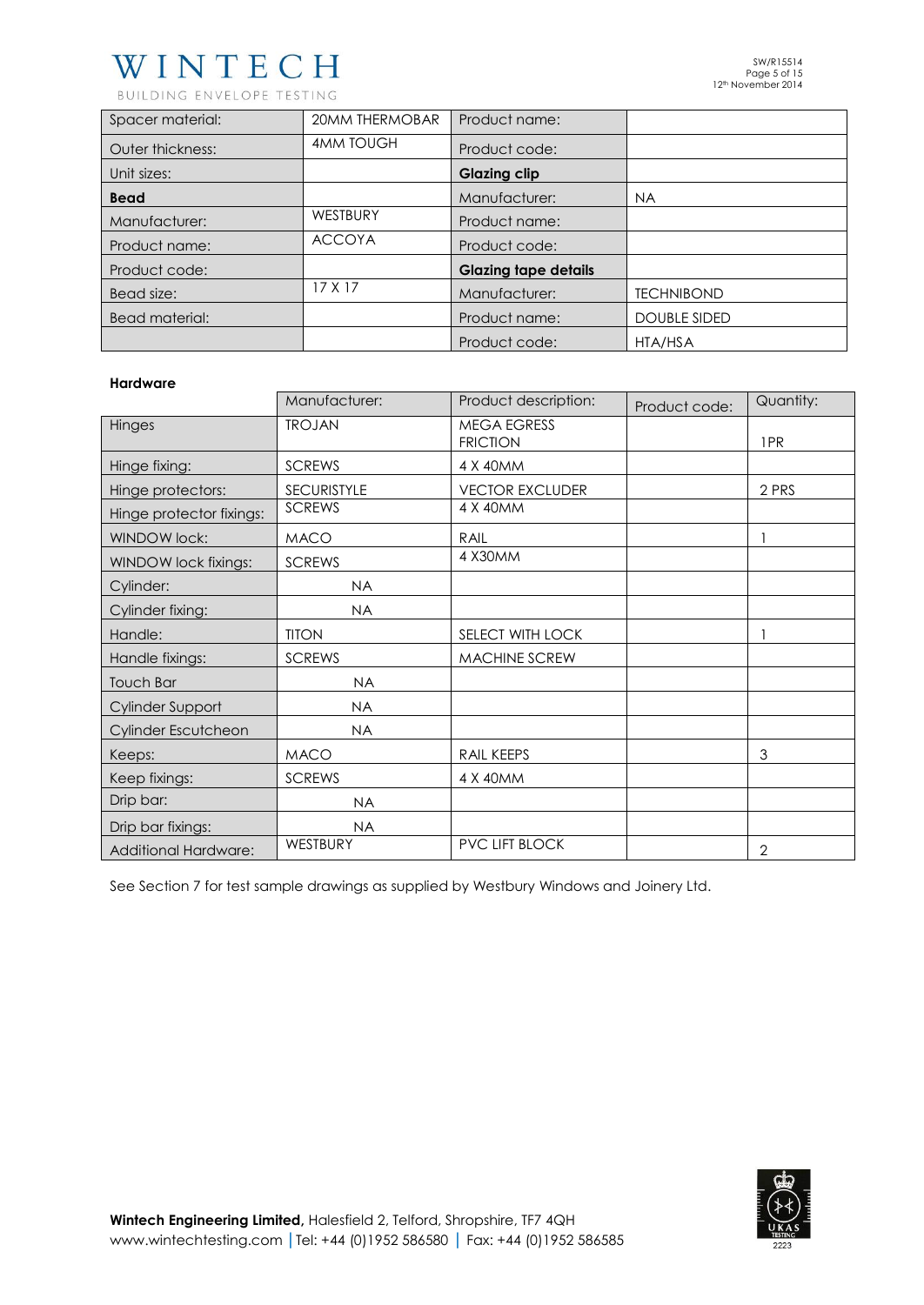#### **4. Test Arrangement**

#### **4.1 Test Chamber**

A window specimen, supplied for testing in accordance with the relevant British and European Standards, was mounted into a rigid test chamber. The pressure within the chamber was controlled by means of a centrifugal fan and a system of ducting and valves. The static pressure difference between the outside and inside of the chamber being measured by means of a liquid manometer.

#### **4.2 Instrumentation**

#### **4.2.1 Static Pressure**

A liquid manometer capable of measuring rapid changes in pressure to an accuracy within 2%, was used to measure the pressure differential across the sample.

#### **4.2.2 Air Flow**

An air flow meter, mounted in the air system ducting was used to measure the airflow required to obtain pressures within the test chamber. The system has the capability of measuring airflow through the sample to an accuracy of  $\pm$  5%.

#### **4.2.3 Water Flow**

An in line flow meter, mounted in the spray frame water supply system, was used to measure water flow to the test sample to an accuracy of  $\pm$  5%.

#### **4.2.4 Deflection**

DTI's with an accuracy of 0.1mm were used to measure deflection of principle framing members. These measurement devices were mounted at mid span and as near to the supports of the members and located in such a way that any measurement was not influenced by the application of any loading to the sample. The gauges were mounted as shown in Figure 2.

# **4.2.5 Temperature & Humidity**

A digital data logger capable of measuring temperature with an accuracy of ± 1°C and humidity with an accuracy of  $\pm$  5 %Rh was used.

# **4.3 Pressure Generation**

#### **4.3.1 Static Air Pressure**

The air supply system comprised of a centrifugal fan assembly and associated ducting and control valves and was used to create both positive and negative static pressure differentials. The fan provided a constant airflow at the required pressure and period required for the tests.

#### **Note: References are made to both positive and negative pressures in this document, it should be noted that in these instances, positive pressure is when pressure on the weather face of the sample is greater than that on the inside face and vice versa.**

#### **4.4 Water Spray System**

The spray nozzles have a circular full cone spray pattern and a spray angle of 120° (+0°/–10°) at working pressure of 2 – 3 bar and a flow rate of 2 litres/min (± 0.2 litres/min) per nozzle. The nozzles were spaced at 400 mm (± 10mm) along the axis of the spraybar and the nozzles were arranged so that the lateral distance between the outer edge of the surround and the outermost nozzles shall be greater than 50mm but not exceeding 250mm.

The nozzle line was located not more than 150mm above the topmost horizontal joint line of any moving frame or the glazing line of any fixed glazing, in order to provide complete wetting of the

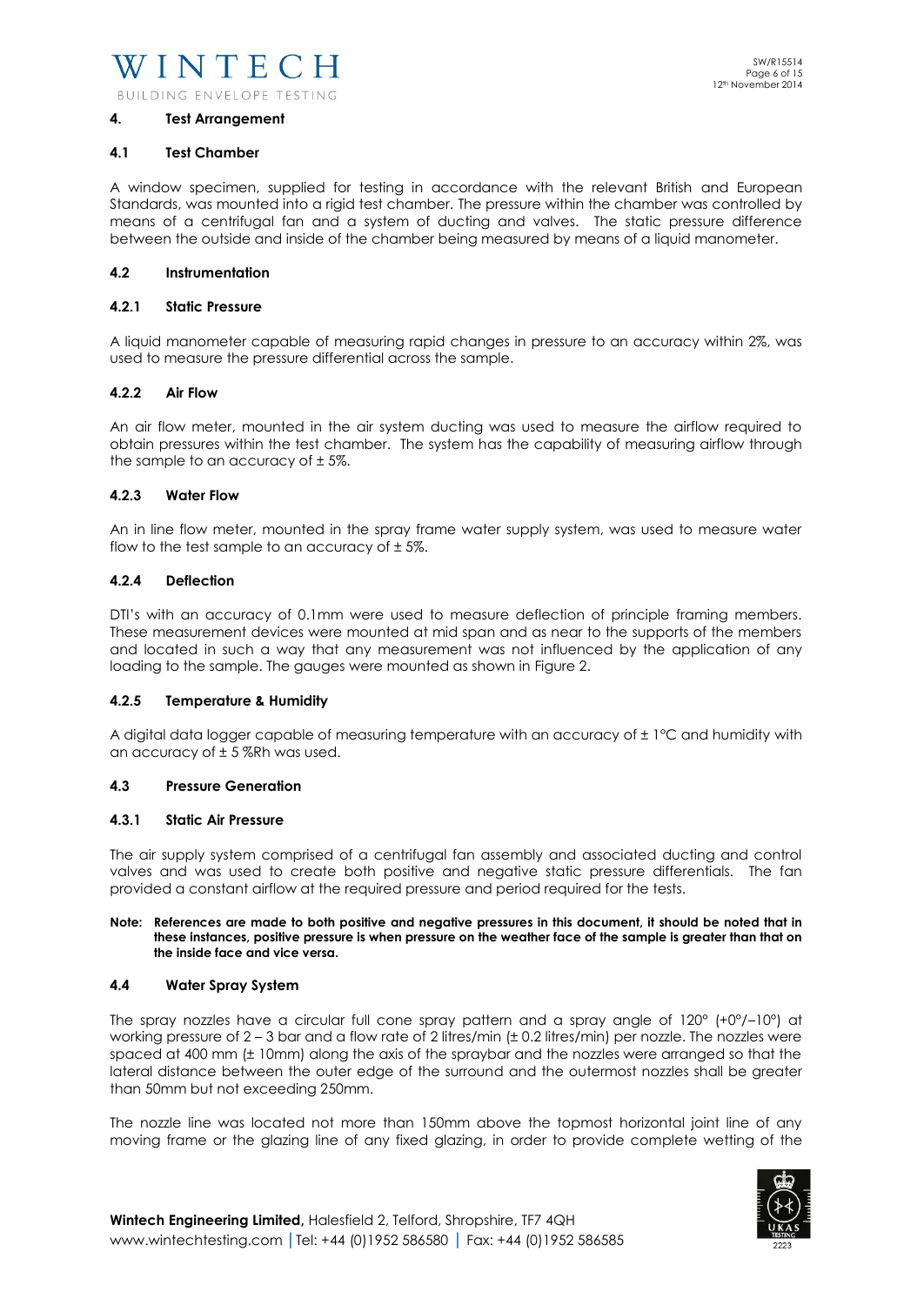

adjacent horizontal frame member(s). The nozzle line was also located at a distance of 250mm (+10mm/- 0mm) from the external face of the specimen as defined by the outermost external joint plane of moving parts or the glazing plane of fixed parts.

# Figure 1 – Test arrangement

GENERAL ARRANGEMENT OF A TYPICAL TEST CHAMBER



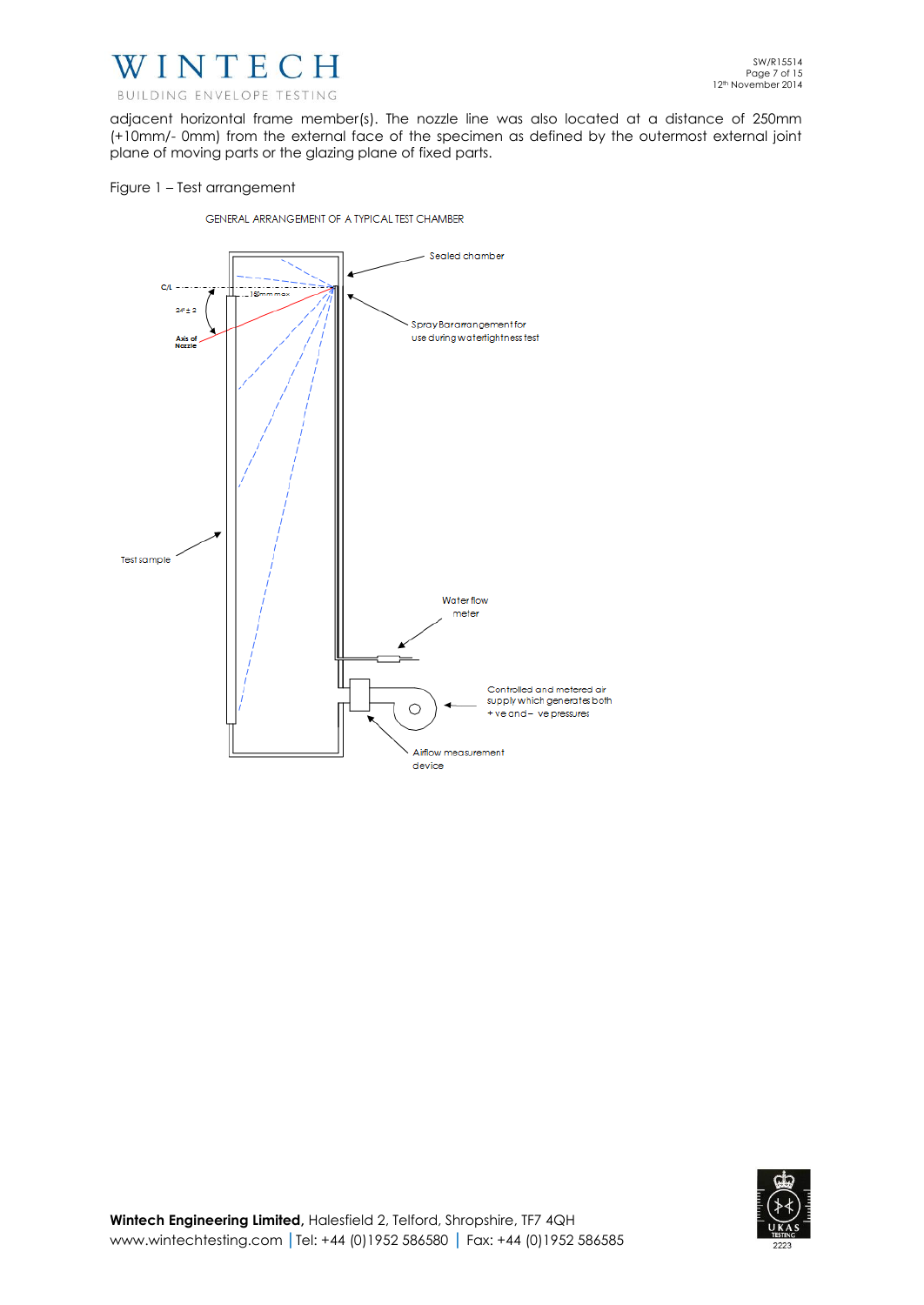

#### **5. Test Procedures**

#### **5.1 Sequence of Testing**

- 1. Air Permeability Infiltration
- 2. Air Permeability Exfiltration
- 3. Watertightness
- 4. Wind Resistance P1
- 5. Wind Resistance P2
- 6. Repeat Air Permeability Infiltration
- 7. Repeat Air Permeability Exfiltration
- 8. Wind Resistance P3

#### **Note: Prior to all testing the sample was conditioned for at least 4 hours at between 10 – 30°C & 25 – 75% RH, as required by the relevant testing standards.**

#### **5.2 Air Permeability - Infiltration**

Three (3) preparatory pulses of 660 Pa positive pressure were applied to the test sample and any opening lights opened and closed at least once.

The test results were determined by measuring the rate of air flow through the test chamber whilst subjecting the sample to positive pressure differentials as follows: 50, 100, 150, 200, 250, 300, 450 and 600 Pa, each step being held for at least 10 seconds.

Leakage through the test chamber and joints between the chamber and test sample was determined by sealing the sample with adhesive tape and polythene sheeting and measuring the air flows at the above pressures. The preparation pulses and test sequence were then repeated with the sample unsealed and the difference between readings being the air leakage through the test sample.

#### **5.3 Air Permeability - Exfiltration**

Three (3) preparatory pulses of 660 Pa negative pressure were applied to the test sample and any opening lights opened and closed at least once.

The test results were determined by measuring the rate of air flow through the test chamber whilst subjecting the sample to positive pressure differential as follows: 50, 100, 150, 200, 250, 300, 450 and 600 Pa, this step being held for at least 10 seconds.

Leakage through the test chamber and joints between the chamber and test sample was determined by sealing the sample with adhesive tape and polythene sheeting and measuring the air flows at the above pressures. The preparation pulses and test sequence were then repeated with the sample unsealed and the difference between readings being the air leakage through the test sample.

#### **5.4 Watertightness**

Any opening lights were opened and closed at least once before testing. Water was then sprayed on to the sample as per section 4.4, for 15 minutes at 0 Pa. The water spray continued and the pressure was increased in the following increments: 50, 100, 150, 200, 250, 300 and 450 Pa (each stage being held for 5 minutes).

The interior face of the sample was continuously monitored for water ingress throughout the test.

# **5.5 Wind Resistance**

# **5.5.1 Wind Resistance – P1**

Three pressure pulses were applied to the test sample equal to 2200 Pa positive pressure (Pressure P1 + 10%) and each peak held for at least 3 seconds. After returning to zero pressure, all sensors were then zeroed.

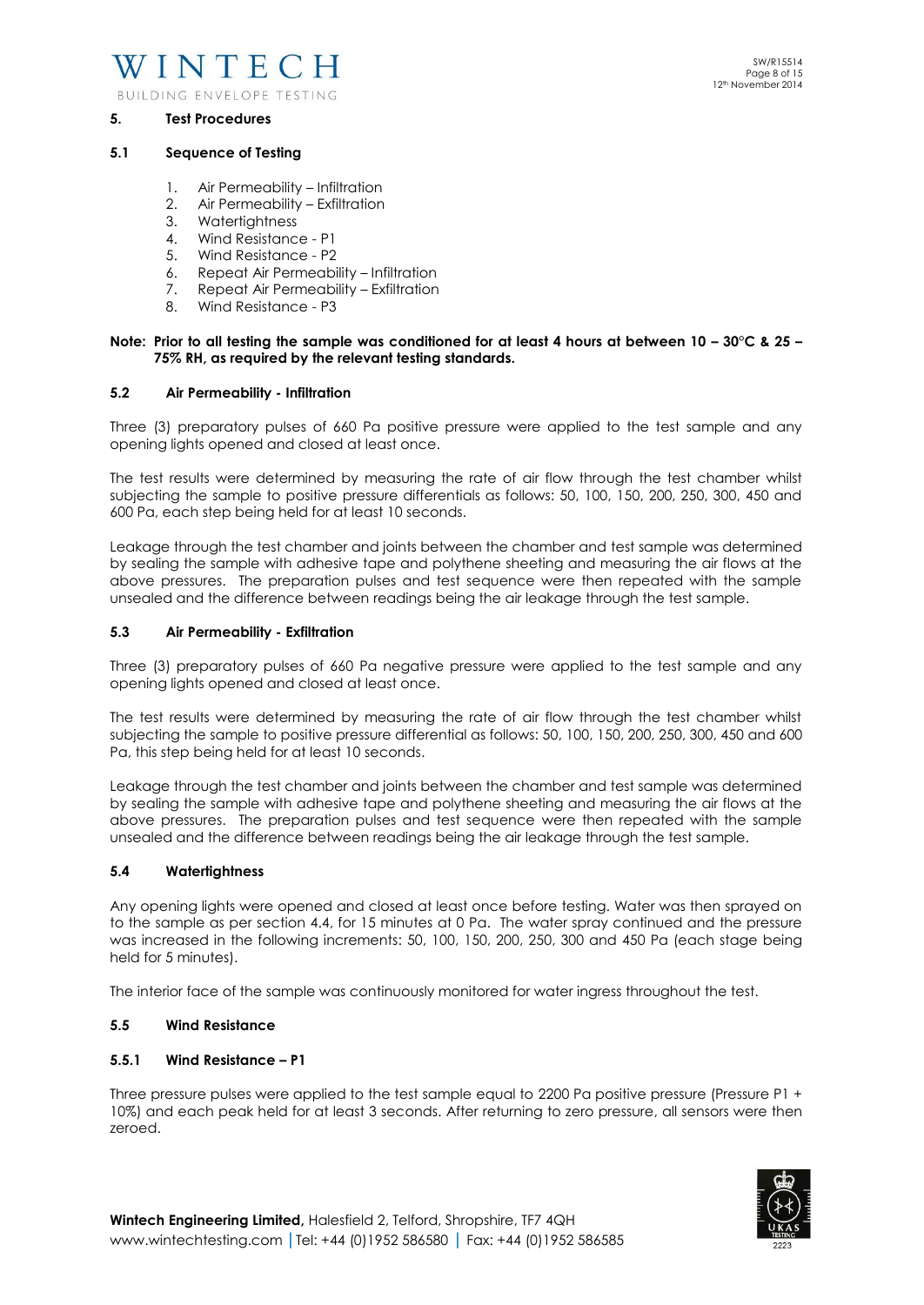

Peak test of 2000 Pa was applied at a rate not exceeding 100 Pa/sec, either incrementally or continuously. Once the peak pressure was reached, it was maintained for a period of 30 seconds, and the required frontal deflections were recorded. The pressure was then reduced to 0 Pa, at a rate not greater than 100 Pa/sec, and the residual deformation was recorded within  $60 \pm 5$  secs of returning to 0 Pa.

The test was then repeated at Negative pressure.

After each of the above tests, the sample was checked for damage in a manner described in the test standard.

# **5.5.2 Wind Resistance – P2**

The sample was subjected to 50 cycles including negative & positive pressures.

The first step was at a test pressure of 1000 Pa negative pressure and followed by 1000 Pa positive pressure, as was the last of the sequence of 50 cycles. The time in which the variation from – 1000 Pa and + 1000 Pa and the reverse was 7 secs (± 3 secs), with each peak being maintained for 7 secs (± 3 secs).

Following completion of the required 50 cycles, all moving parts of the test sample were opened and closed and note was taken of any damage or defects.

The standard then requires that a repeat air permeability test is conducted prior to a Safety test.

# **5.5.3 Wind Resistance – P3**

The safety test consisted of one cycle of a negative and positive test pressures, with the peak test pressure being 3000 Pa and negative test pressure applied first.

The time in which the variation from 0 Pa to  $-3000$  Pa and back to 0 Pa was 7 secs ( $\pm$  3 secs) between each stage, with the peak being maintained for 7 secs (± 3 secs).

Positive test pressure was applied following a 7 secs (± 3 secs) rest at 0 Pa. Variation from 0 Pa to + 3000 Pa and back to 0 Pa was the same duration as for the negative test pressure P3.

Following completion of the test, the sample was checked to ensure it stayed closed and any parts of the sample which had come detached were recorded.

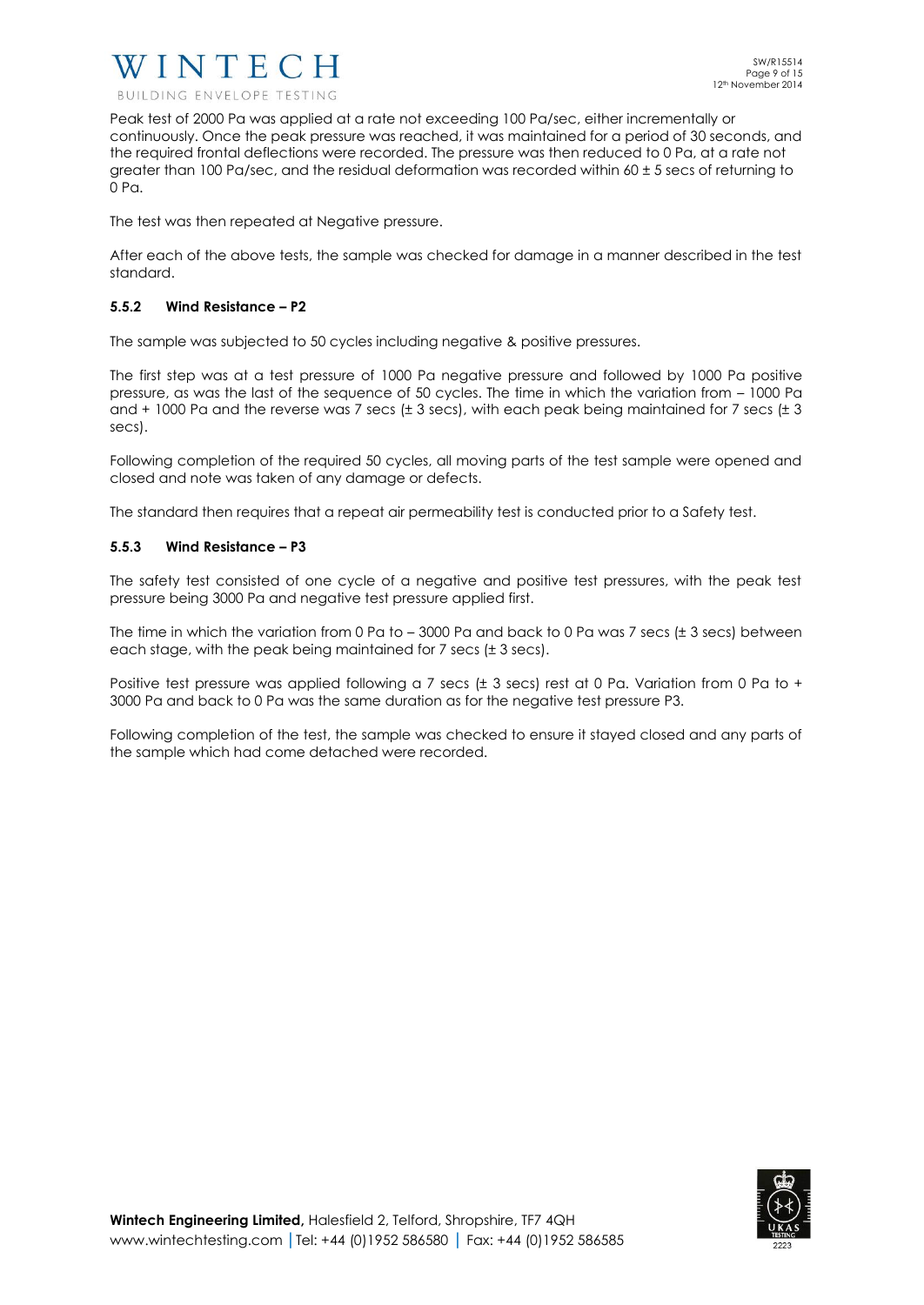WINTECH BUILDING ENVELOPE TESTING

#### **6. Test Results**

#### **6.1 Lab Conditions**

The conditions measured inside the laboratory were as follows:

| Temperature | <b>Humidity</b><br>%rh | <b>Atmospheric Pressure</b><br>kPa |
|-------------|------------------------|------------------------------------|
|             |                        |                                    |

# **6.2 Air Permeability**

#### **6.2.1 Reference Air Permeability**

| Class | Reference air permeability @ 100 Pa<br>based on Area<br>$(m^3/h/m^2)$ | Reference air permeability @ 100 Pa<br>based on length of opening joint<br>$(m^3/h/m)$ |
|-------|-----------------------------------------------------------------------|----------------------------------------------------------------------------------------|
|       | Not Tested                                                            | Not Tested                                                                             |
|       | 50                                                                    | 12.50                                                                                  |
|       |                                                                       | 6.75                                                                                   |
|       |                                                                       | 2.25                                                                                   |
|       |                                                                       | 0.75                                                                                   |

The required air permeability figures for all additional pressure steps in all classifications were calculated using the equation given in BS EN 12207: 2000.

#### **6.2.2 Air Permeability – Results**

| Calculated area of test sample    | $0.80 \text{ m}^2$ |
|-----------------------------------|--------------------|
| Measured length of opening joints | $3.23 \text{ m}$   |

# **6.2.2.1 Initial Air Permeability Tests 1 & 2**

| Pressure<br>Differential<br>Pα | Air Permeability Rate<br>Infiltration & Exfiltration Tests<br>$m^3/hr/m^2$ - Area |            |         | Air Permeability Rate<br>Infiltration & Exfiltration Tests<br>m <sup>3</sup> /hr/m - Length of Joint |            |         |
|--------------------------------|-----------------------------------------------------------------------------------|------------|---------|------------------------------------------------------------------------------------------------------|------------|---------|
|                                | Test No. 1                                                                        | Test No. 2 | Average | Test No. 1                                                                                           | Test No. 2 | Average |
| 50                             | 0.00                                                                              | 0.00       | 0.00    | 0.00                                                                                                 | 0.00       | 0.00    |
| 100                            | 0.00                                                                              | 0.00       | 0.00    | 0.00                                                                                                 | 0.00       | 0.00    |
| 150                            | 0.00                                                                              | 0.00       | 0.00    | 0.00                                                                                                 | 0.00       | 0.00    |
| 200                            | 0.00                                                                              | 0.00       | 0.00    | 0.00                                                                                                 | 0.00       | 0.00    |
| 250                            | 0.00                                                                              | 0.00       | 0.00    | 0.00                                                                                                 | 0.00       | 0.00    |
| 300                            | 0.00                                                                              | 0.00       | 0.00    | 0.00                                                                                                 | 0.00       | 0.00    |
| 450                            | 0.00                                                                              | 0.00       | 0.00    | 0.00                                                                                                 | 0.00       | 0.00    |
| 600                            | 0.00                                                                              | l.11       | 0.55    | 0.00                                                                                                 | 0.27       | 0.14    |

# **6.2.2.1 Repeat Air Permeability Tests 6 & 7**

| Pressure<br>Differential |            | Air Permeability Rate<br>Infiltration & Exfiltration Tests<br>$m^3/hr/m^2$ - Area |         | Air Permeability Rate<br>Infiltration & Exfiltration Tests<br>$m^3/hr/m - Length of Joint$ |            |         |
|--------------------------|------------|-----------------------------------------------------------------------------------|---------|--------------------------------------------------------------------------------------------|------------|---------|
| Pα                       | Test No. 6 | Test No. 7                                                                        | Average | Test No. 6                                                                                 | Test No. 7 | Average |
| 50                       | 0.00       | 0.00                                                                              | 0.00    | 0.00                                                                                       | 0.00       | 0.00    |
| 100                      | 0.00       | 0.00                                                                              | 0.00    | 0.00                                                                                       | 0.00       | 0.00    |
| 150                      | 0.00       | 0.00                                                                              | 0.00    | 0.00                                                                                       | 0.00       | 0.00    |
| 200                      | 0.00       | 0.00                                                                              | 0.00    | 0.00                                                                                       | 0.00       | 0.00    |
| 250                      | 0.00       | 0.00                                                                              | 0.00    | 0.00                                                                                       | 0.00       | 0.00    |
| 300                      | 0.00       | 0.00                                                                              | 0.00    | 0.00                                                                                       | 0.00       | 0.00    |
| 450                      | 0.00       | 0.00                                                                              | 0.00    | 0.00                                                                                       | 0.00       | 0.00    |
| 600                      | 0.37       | 2.57                                                                              | .47     | 0.09                                                                                       | 0.64       | 0.36    |

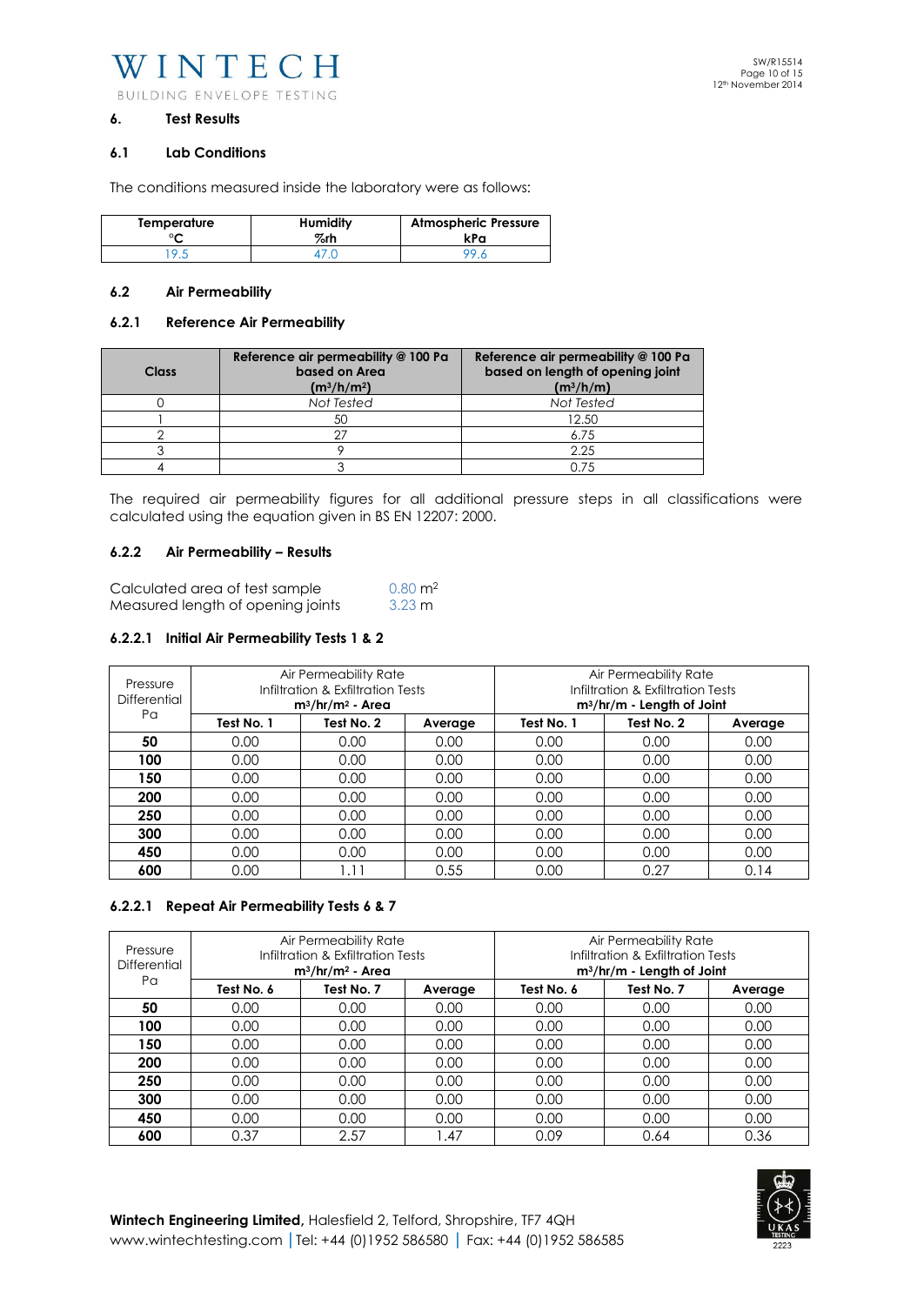# WINTECH





# **6.2.3 Areas of Significant Leakage**

During the test, there were no areas of significant air leakage identified.

# **6.2.4 Air Permeability – Classification**

| <b>Based on Area</b> | <b>Based on Length of</b><br><b>Opening Joint</b> |
|----------------------|---------------------------------------------------|
|                      |                                                   |

Note: The standard uncertainty multiplied by a coverage factor  $k = 2$ , providing a level of confidence of approximately 95%, for the above measurements is  $\pm$  6.86% of the result

# **6.3 Watertightness Testing**

#### **6.3.1 Reference Watertightness Classification**

| <b>Test Pressure</b><br>(Pa) | <b>Classification</b> | <b>Specifications</b>                               |  |
|------------------------------|-----------------------|-----------------------------------------------------|--|
|                              | 0                     | No Requirement                                      |  |
| Ω                            | 1A                    | Water Spray for 15 mins                             |  |
| 50                           | 2A                    | As Class $1 + 5$ mins                               |  |
| 100                          | 3A                    | As Class $2 + 5$ mins                               |  |
| 150                          | 4A                    | As Class $3 + 5$ mins                               |  |
| 200                          | 5A                    | As Class $4 + 5$ mins                               |  |
| 250                          | 6A                    | As Class $5 + 5$ mins                               |  |
| 300                          | 7A                    | As Class $6 + 5$ mins                               |  |
| 450                          | 8A                    | As Class $7 + 5$ mins                               |  |
| 600                          | <b>9A</b>             | As Class $8 + 5$ mins                               |  |
| >600                         | Exxxx                 | Above 600 Pa, in steps 150 Pa<br>(each step 5 mins) |  |

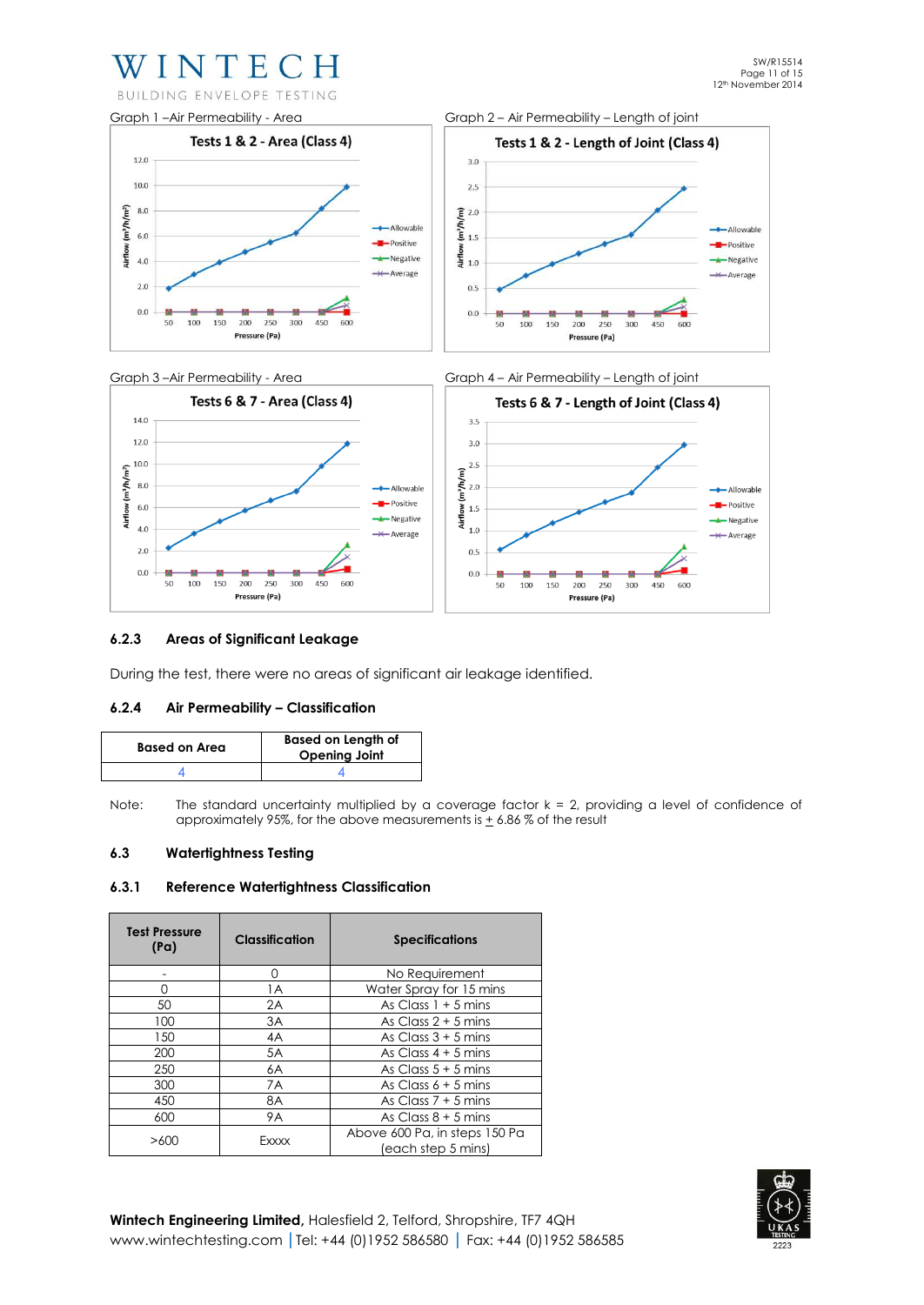

# **6.3.2 Watertightness – Results**

| <b>Water Temperature</b> |  |
|--------------------------|--|
| Spray method used        |  |

| <b>Observations</b>                  |                     |  |  |
|--------------------------------------|---------------------|--|--|
| Air Pressure (Pa)<br><b>Comments</b> |                     |  |  |
| $0 \times 15$ mins                   | No Leakage Observed |  |  |
| $50 \times 5$ mins                   | No Leakage Observed |  |  |
| $100 \times 5$ mins                  | No Leakage Observed |  |  |
| $150 \times 5$ mins                  | No Leakage Observed |  |  |
| $200 \times 5$ mins                  | No Leakage Observed |  |  |
| $250 \times 5$ mins                  | No Leakage Observed |  |  |
| $300 \times 5$ mins                  | No Leakage Observed |  |  |
| $450 \times 5$ mins                  | No Leakage Observed |  |  |

# **6.3.3 Watertightness - Classification**

| <b>Overall Classification</b> |  |
|-------------------------------|--|
| 8A                            |  |

#### **6.4 Wind Resistance**

# **6.4.1 Reference Wind Resistance Classification**

Classification of Wind Load

| Class | Test Pressures (Pa)                         |                |                |  |  |
|-------|---------------------------------------------|----------------|----------------|--|--|
|       | P <sub>1</sub>                              | P <sub>2</sub> | P <sub>3</sub> |  |  |
|       |                                             | Not Tested     |                |  |  |
|       | 200<br>600<br>400                           |                |                |  |  |
| 2     | 800                                         | 400            | 1200           |  |  |
| 3     | 1200                                        | 600            | 1800           |  |  |
|       | 1600                                        | 800            | 2400           |  |  |
|       | 2000                                        | 1000           | 3000           |  |  |
| Exxxx | xxxx (x 1.5)<br>xxxx (x 0.5)<br><b>XXXX</b> |                |                |  |  |

Note The test pressure, P2, is repeated 50 times. Specimens tested with wind loads above class 5 are classification Exxxx, where xxxx is the actual test pressure P1.

Classification of Deflection

| Class | <b>Relative Frontal Deflection</b> |
|-------|------------------------------------|
|       | $<$ L/150                          |
|       | $<\frac{1}{200}$                   |
|       | <1/300                             |

Overall Wind Load Classification

| <b>Wind Load</b> | <b>Relative Frontal Deflection Class</b> |                |                |  |
|------------------|------------------------------------------|----------------|----------------|--|
| <b>Class</b>     |                                          |                |                |  |
|                  | Αl                                       | B1             | СI             |  |
|                  | A <sub>2</sub>                           | B <sub>2</sub> | C2             |  |
|                  | A <sub>3</sub>                           | B <sub>3</sub> | С3             |  |
|                  | A4                                       | <b>B4</b>      | C4             |  |
|                  | A5                                       | B <sub>5</sub> | C <sub>5</sub> |  |
| Fxxxx            | AFxxxx                                   | <b>BExxxx</b>  | CFxxxx         |  |

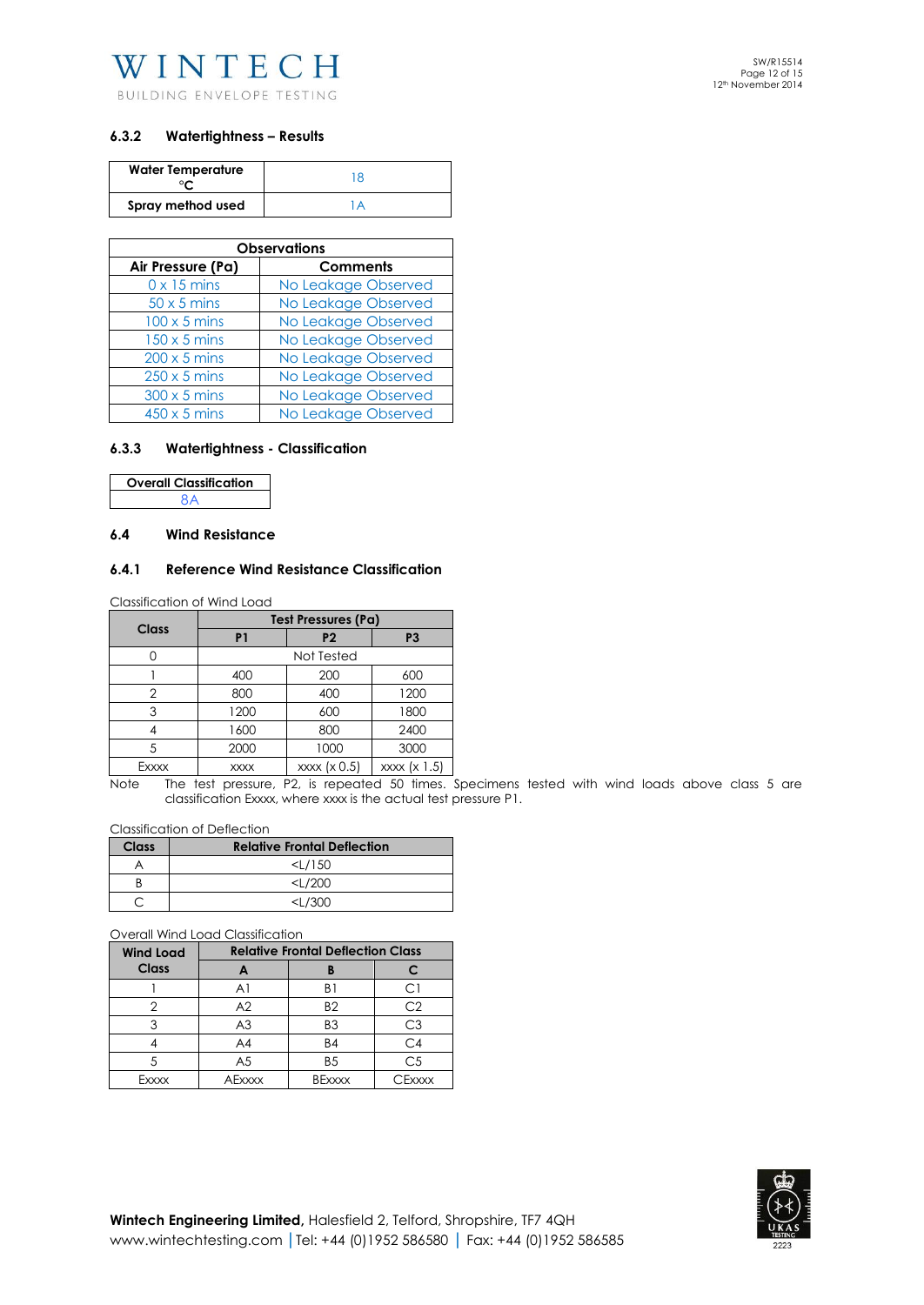# **6.4.2 Test 4 – Wind Resistance – P1 Results**

| Member<br><b>Under Test</b> | Test Pressure<br>Pa | Maximum<br><b>Deflection</b><br>mm | Residual<br><b>Deformation</b><br>mm | <b>Deflection</b><br><b>Class</b> | <b>Relative</b><br>Frontal<br><b>Deflection</b> |
|-----------------------------|---------------------|------------------------------------|--------------------------------------|-----------------------------------|-------------------------------------------------|
| Member A                    | 2000                | 0.7                                | 0.5                                  | Class C                           | 1/1758                                          |
|                             | $-2000$             | 0.8                                | 0.C                                  | Class C                           | /1450                                           |

Note Calculation of deformation was conducted using formula (02-(03+01)/2). Following the above tests, there was no visible damage to the test sample when viewed as required by the test standard.

The standard uncertainty multiplied by a coverage factor  $k = 2$ , providing a level of confidence of approximately 95%, for the above measurements is + 2.4 % of the result.

#### **6.4.3 Test 5 – Wind Resistance – P2 Results**

An inspection carried out following Test 5 – Wind Resistance, P2, after 50 cycles at both positive and negative pressure testing at 1000 Pa, showed no evidence of any permanent deformation or damage to the test sample.

#### **6.4.4 Test 8 – Wind Resistance – P3 Results**

An inspection carried out following Test 8 – Wind Resistance, P3, after both positive and negative pressure testing at 3000 Pa, showed no evidence of any permanent deformation or damage to the test sample.

# **6.4.5 Wind Resistance - Classification**

| <b>Overall Classification</b> |  |
|-------------------------------|--|
| 7 L                           |  |

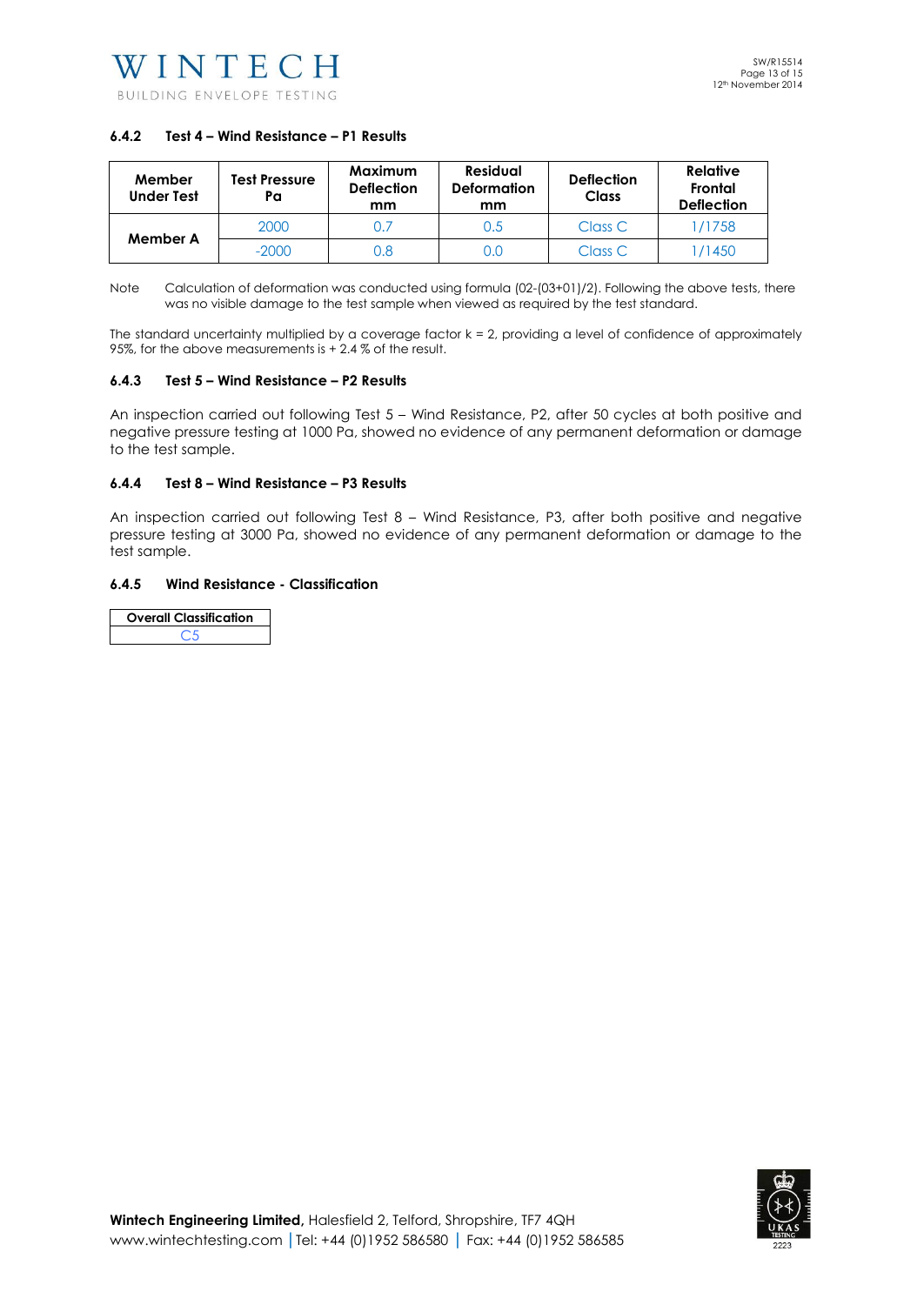

# **7. System Drawings**